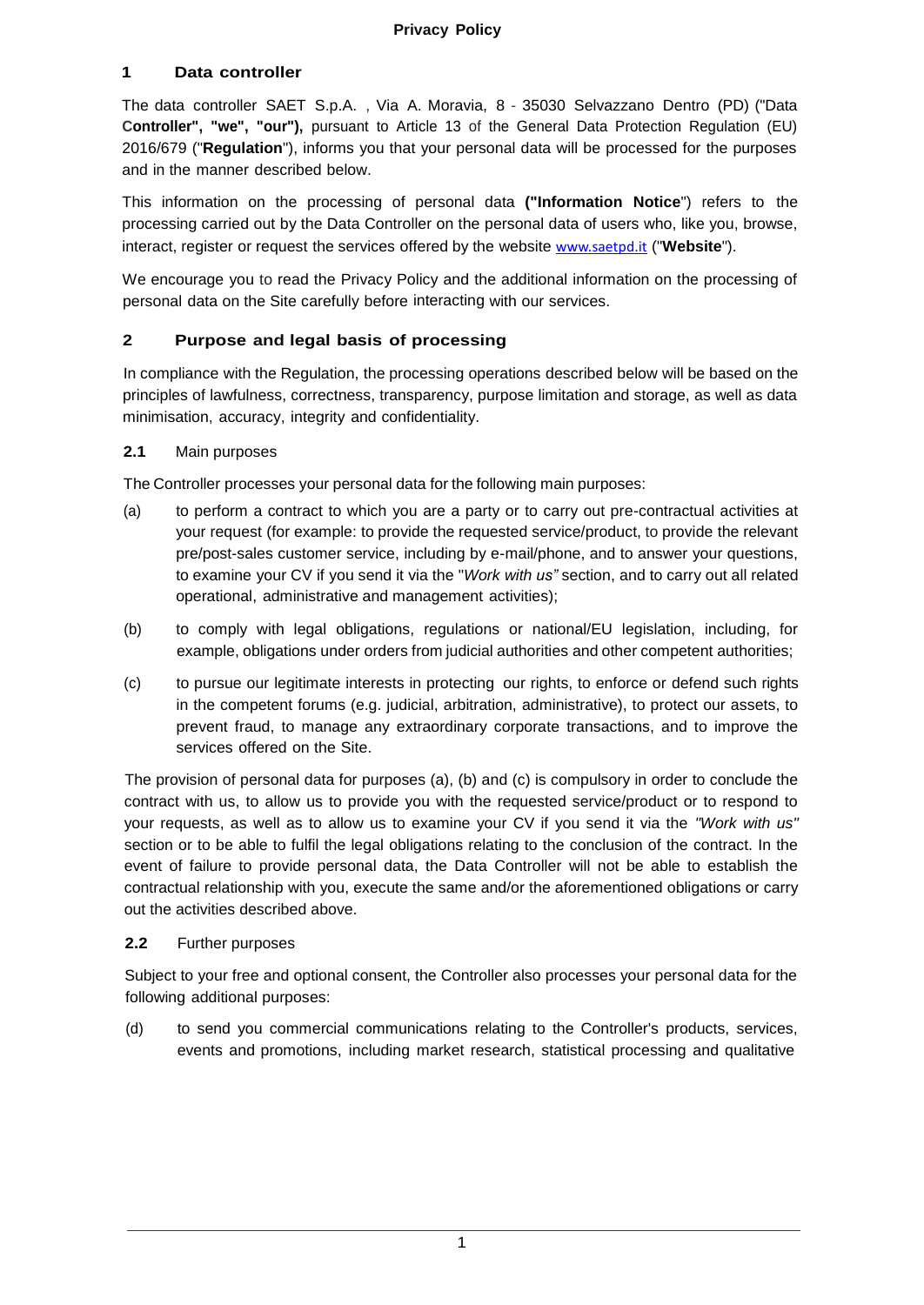surveys, by automated telephone calls and similar methods, such as e-mail, SMS, MMS, *push* notifications, WhatsApp messages, as well as traditional methods such as paper mail and telephone calls with an operator **("marketing purposes");**

- **(e)** to communicate your personal data to other companies in the Controller's group of companies operating in the *energy* sector in order to send commercial communications relating to the products, services, events and promotions of these third party companies, including market research, statistical processing and surveys, by automated telephone calls and similar methods, such as e-mail, SMS, MMS, *push* notifications, WhatsApp messages, as well as traditional methods such as paper mail and telephone calls with an operator **("communication to third parties for marketing purposes");**
- (f) to analyse your preferences, habits, purchasing behaviour and consumption choices, in order to be able to send you personalised commercial communications and to a|Iow the Controller to carry out general analyses for strategic and commercial orientation purposes.

The provision of personal data for marketing purposes and communication to third parties for marketing purposes is optional. If you fail to provide them, we will not be able to send you commercial communications and/or marketing communications, nor will we be able to communicate your personal data to the companies of the corporate group or third parties mentioned above, nor will we be able to carry out profiling, but there will be no negative consequences for you.

In any case, you may revoke your consent at any time for the purposes of marketing, profiling and communication to third parties for marketing purposes. Furthermore, with specific reference to marketing purposes, you may withdraw your consent for all or some of the means of communication by the methods indicated below or those indicated within each communication.

If you are already one of our customers or have already used services from the Controller by communicating us your email in the context of the sale of a service or product, we will send you commercial communications by email regarding the Controller's products and services similar to those that are the subject of the sale of the service or product, based on our legitimate interest in carrying out this promotional activity. It is understood that, even in this case, you may object at any time to the sending of commercial communications by the means indicated below or those indicated within each communication.

# **3 Category of personal data processed**

The Data Controller processes the following personal data by electronic means, including automated processes, and manually in accordance with procedures and logics functional to the above-mentioned purposes:

- data provided voluntarily by you, such as your name, surname, e-mail address, telephone number, data relating to your employment status (this is the case when you provide us with your personal data in order to, for example, register on the Website, request a service or product, register for the newsletter), as well as the data contained in your curriculum vitae if you send it via the *"Work with us"* section;
- navigation data acquired by the computer systems responsible for \he operation of the Site, the transmission of which is implicit in the use of Internet communication protocols (this is information that is not collected to be associated with identified interested parties but which by its very nature could, through processing and association with data held by third parties allow users to be identified - this category of data includes IP addresses,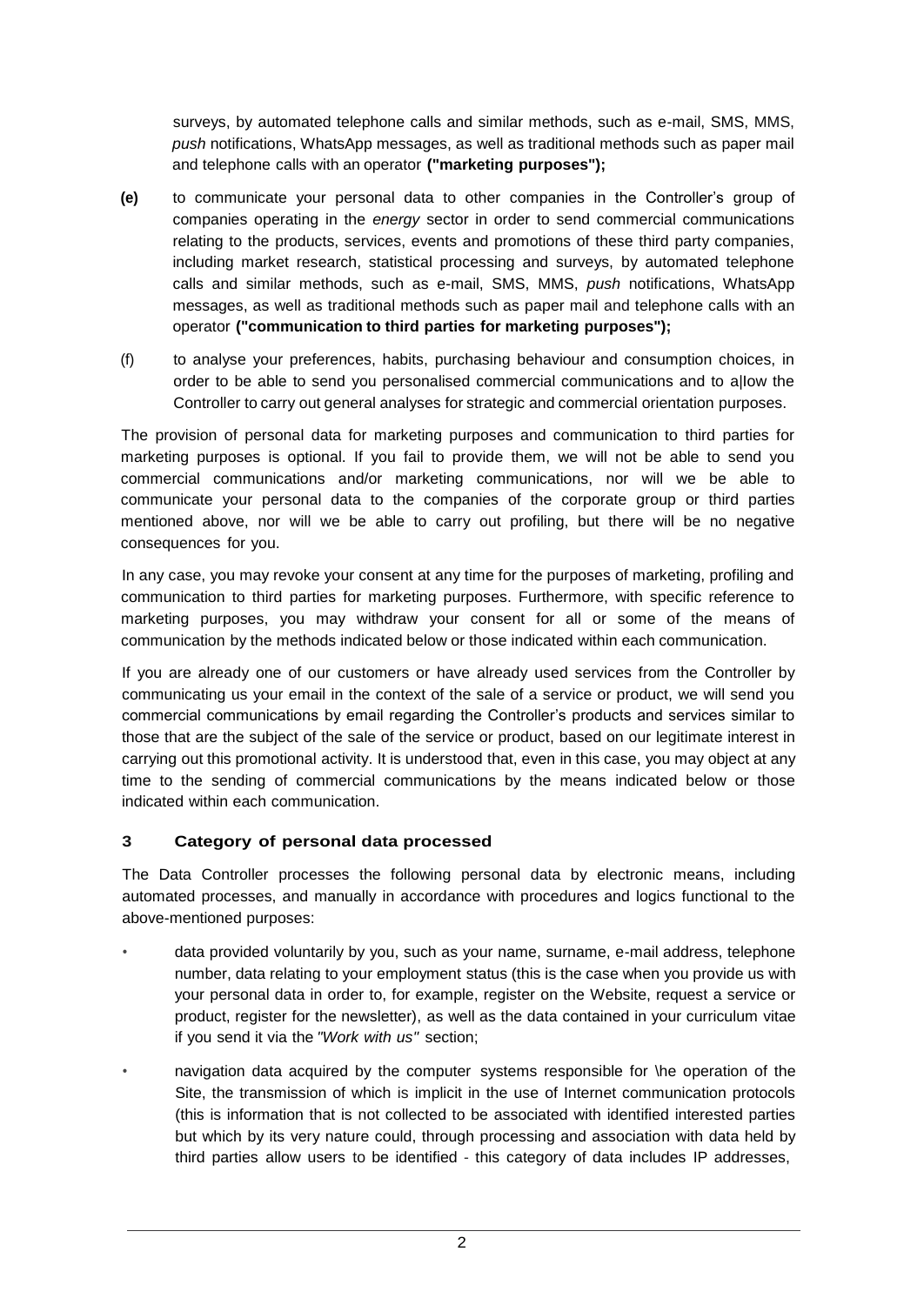browser type, operating system, domain name and addresses of sites accessed or exited from, information on the pages visited by users within the Site, access time, length of stay on a single page, internal path analysis and other parameters relating to the user's operating system and computer environment. This data is collected and used in an aggregate and anonymous manner for the sole purpose of improving the quality of the services offered on the Site, optimising the functionality of the Site and preparing statistical information on the use of the Site);

• data collected through cookies (since the Site makes use of cookies that collect the personal data of users, please read the *Cookie Policy (https://saetpd.it/en/cookies/)* that describes the cookies used by the Site and the purpose of their use).

The Data Controller does not process personal data belonging to special categories of personal data (e.g. health data). By browsing, interacting, registering or requesting the services offered by the Site, you confirm that you are at least 18 years old.

Should you provide us with personal data of third parties, you shall process such personal data as an autonomous data controller and you shall do whatever is necessary to ensure that such communication and our subsequent use for the purposes specified from time to time are in compliance with the applicable reference legislation (for example: before providing us with personal data of third parties you shall obtain their prior informed consent, if required by the applicable legislation). In any event, you undertake to indemnify the Controller against any dispute, claim or request from any data subject that may arise as a result of the communication of personal data to the Controller made in breach of the applicable legislation.

## **4 Data retention**

With regard to purposes (a), (b) and (c) above, the Data Controller keeps your personal data for the time strictly necessary to pursue the above purposes (e.g. if you have an account, until the account is closed) in compliance with civil and fiscal retention obligations and the limits set by law. More precisely, the data processed to fulfil any contractual obligation with you may be retained for the entire duration of the contract as well as for a further 10 years from the end of the tax year following the year in question, in order to deal with any tax assessment and/or dispute. In the event that it is necessary for us to defend or take action against you or any third party, we may retain such personal data as we reasonably consider necessary to process for such purposes for as long as such claim may be pursued.

If you send your CV via the *"Work with us"* section, your data will be kept until the end of the selection process and, in the case of a spontaneous application, up to a maximum of 12 months, without prejudice to the extension of this period with your consent.

As regards the processing of your personal data for marketing purposes, your personal data will be kept until you revoke your consent, while for profiling purposes your data will be kept for a period not exceeding 12 months from the date of collection, unless you revoke your consent earlier.

Navigation data will be stored at the Data Controller's head office for the period of time defined by the relevant legislation, in accordance with the principle of proportionality, limited to the period of time necessary to achieve the purposes for which the data were collected.

At the end of the agreed retention period, personal data will be deleted or made anonymous, unless further processing is necessary to pursue other legitimate purposes of the Data Controller (for example: the resolution of pre-litigation or litigation started before the expiry of the retention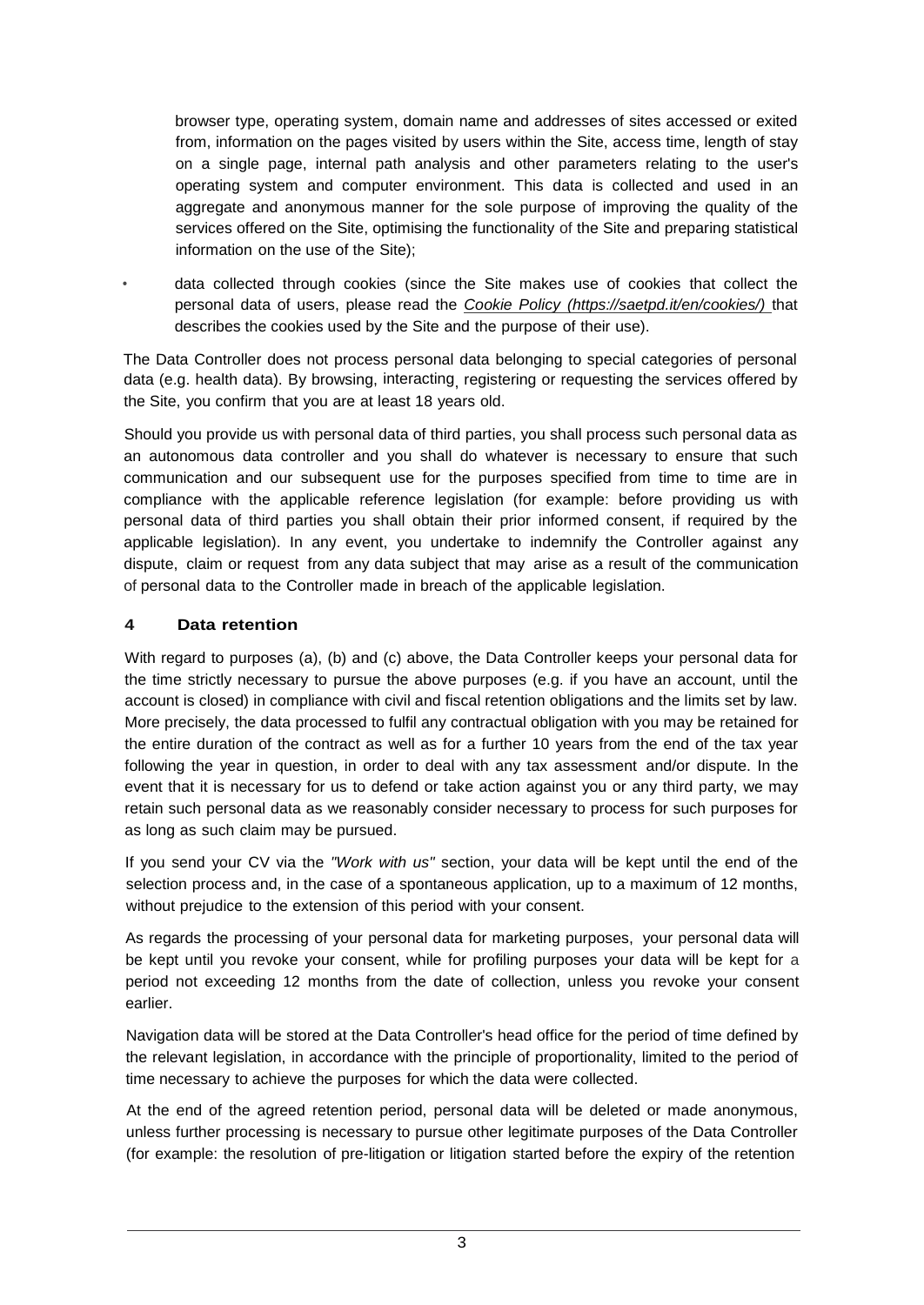period, the need to follow up investigations by judicial authorities or competent authorities started before the expiry of the retention period, the need to comply with legal obligations in the field of taxation and accounting).

# **5 Data collection and reporting**

The personal data held by the Controller are collected directly from you. In order to pursue the above-mentioned purposes, your personal data can be accessed by the Data Controller's staff, including consultants, duly authorised and trained in the processing of personal data, and by third parties (for example' suppliers of technical, managerial and organisational services to whom the Data Controller has outsourced certain activities for reasons of efficiency) who have signed a specific agreement with the Data Controller and act as data processors. These parties are only provided with the personal data necessary to perform their functions, and they undertake to use the personal data received only forthe processing purposes indicated above, to keep them confidential and secure and to act in compliance with the applicable legislation.

In order to pursue the above purposes, it may be necessary for the Controller to disclose your personal data to the following categories of recipients:

- companies in the Controller's group of companies, in order to comply with Iegal obligations or to provide the service/product requested (for example, if you request information about services/products offered by other companies in the group, we will disclose your data to those companies to enable them to answer your questions and send you the requested information);
- third party companies that provide accounting, administrative, legal and tax services to the Data Control|er or that operate as banking, financial and insurance intermediaries, including subjects that intervene in various ways in the processes of providing the service/product requested, or in subsequent phases (for example: customer service, couriers and postal services, credit recovery companies);
- third party companies operating in the context of assistance and consultancy relationships or the provision of other services provided to the Data Controller, including in the case of extraordinary corporate operations of merger, sale or transfer of a business unit, in order to allow the operations to be carried out, as well as third party companies involved in such operations;
- third party companies that carry out control, audit and certification of the activities carried out by the Controller;
- Judicial authorities and other competent public authorities/offices.

You may request the updated list of data processors and recipients by contacting the Data Controller using the methods described below.

The Data Controller specifies that personal data will not be transferred to countries outside the European Economic Area except for the transfer to the United Kingdom in the event of explicit requests on its part that make such communication necessary. In any case, if the Data Controller should contact third parties located outside the European Economic Area, the Data Controller will allow access to your personal data for the purposes indicated above only after adopting the precautions required by the Regulation for a lawful transfer (for example: prior signing of the European Commission's standard contractual clauses for the transfer of personal data abroad) and you may always ask the Data Controller for a copy of the guarantees adopted for the transfer.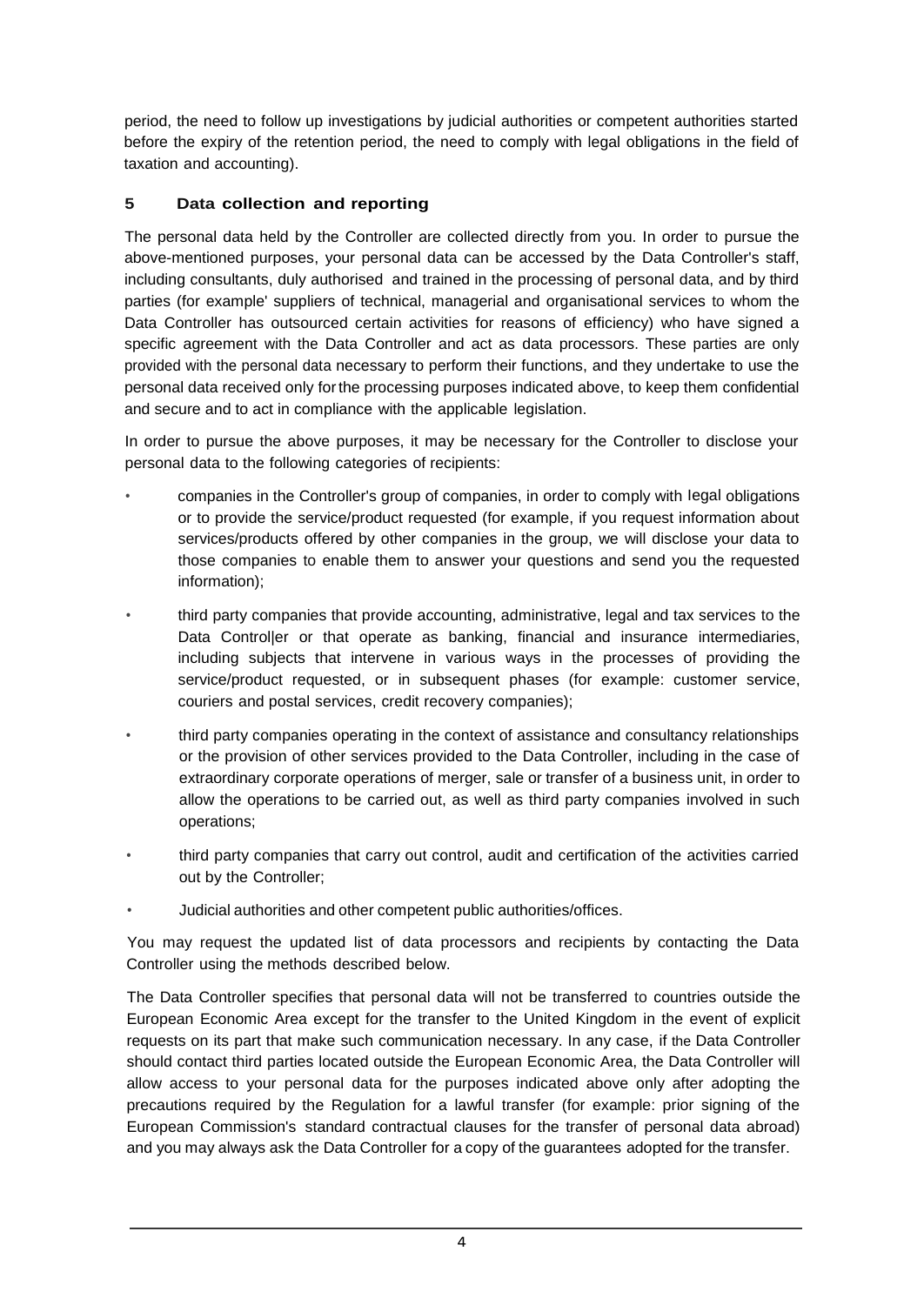## **6 Rights of the data subject**

You may exercise the following rights at any time:

- Right of access to personal data and to the following information: the purposes of the processing, the categories of personal data concerned, the recipients or categories of recipients to whom the personal data may be disclosed, the storage period of the personal data (where possible), and, where the personal data are not collected from you, all available information on their origin, in accordance with Article 15 of the Regulation;
- the right to rectify inaccurate personal data pursuant to Article 16 of the Regulation;
- the right to obtain the deletion of your personal data, if the conditions of Article 17 of the Regulation are met;
- the right to request the restriction of the processing of personal data, where the conditions set out in Article 18 of the Regulation apply;
- the right to receive or request the transfer of personal data relating to you held by the Controller in a structured, commonly used and readable format, for further personal use or to provide them to another data controller, where the conditions set out in Article 20 of the Regulation apply;
- the right to object to the processing of personal data, where the conditions set out in Article 21 of the Regulation apply;
- the right not to be subject to a decision which is based solely on automated processing of your personal data, where it is carried out, and which produces legal effects concerning you or significantly affects you personally, where the conditions laid down in Article 22 of the Regulation are met;
- the right to revoke your consent, including for purposes related to the sending of commercial communications (with effect for the future only).

The Data Controller reminds you that restrictions may apply to the above rights if the exercise of such rights may result in actual and concrete harm, for example, to the legitimate interests of the Data Controller.

The exercise of rights is free of charge, but the Holder reserves the right to charge a fee in the event of manifestly unfounded or excessive requests.

To exercise the above rights or for any request relating to the processing of personal data by the Controller, you may contact the Controller without formalities at the following address: [info@saetpd.it](mailto:info@saetpd.it)

Finally, the Data Controller reminds you that you can always lodge a complaint with the Data Protection Authority in accordance with the procedures set out on the website: [www.garanteprivacy.it](http://www.garanteprivacy.it/)

# **7 Third-party sites**

Since the Site may allow access to sites owned and operated by third parties, we specify that the Policy does not apply to such third party sites and the Data Controller is not responsible for the personal data processing activities carried out by said third parties who act as autonomous data controllers. In these cases, we suggest that you read the privacy policies of these third party sites carefully.